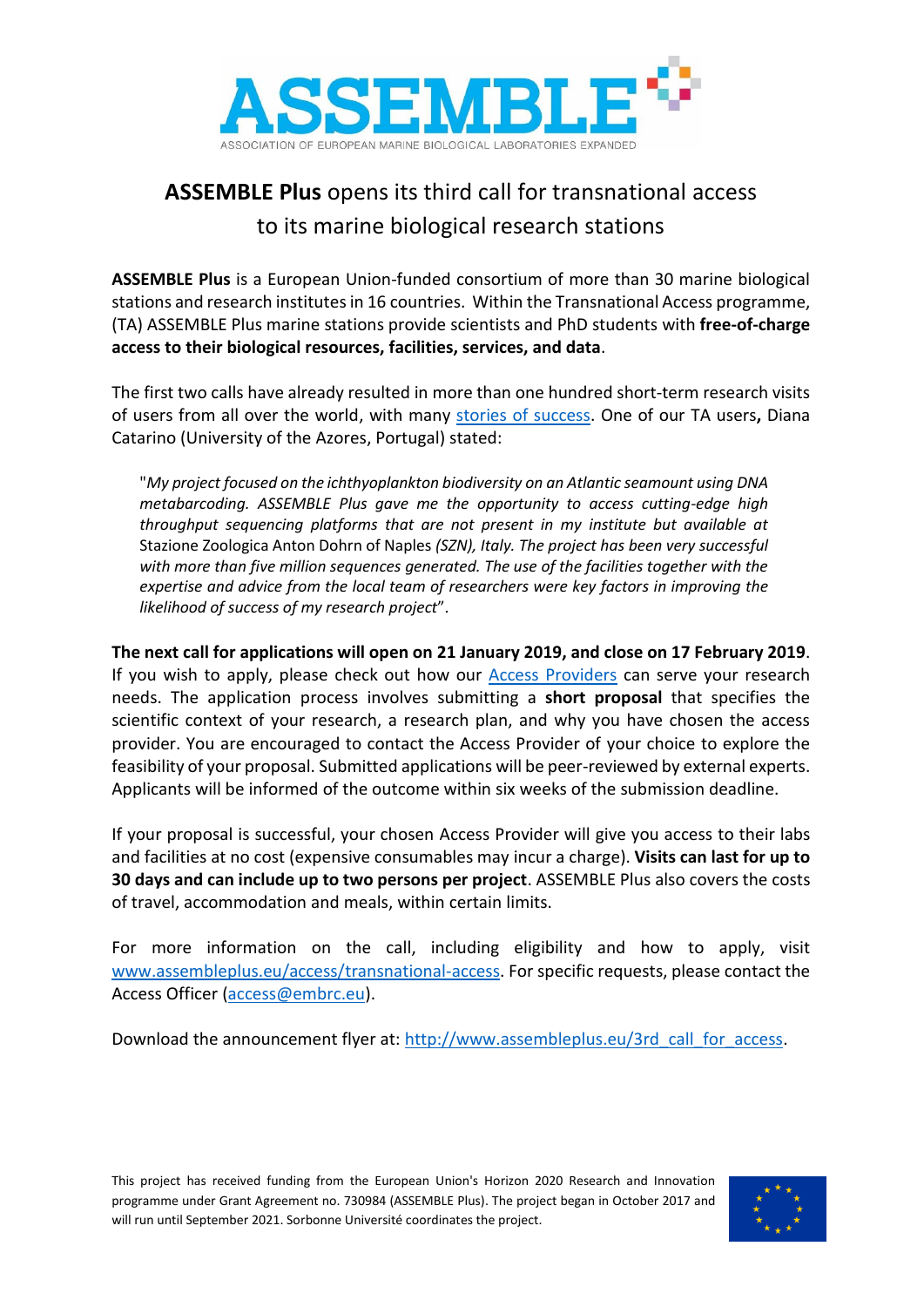## **ARE YOU INTERESTED IN WORKING WITH THE MARINE BIOLOGY SECTOR?**





ASSEMBLE Plus offers transnational access to over 30 marine research Installations in 15 countries across Europe and overseas.

With a special focus on young scientists and small to medium-sized enterprises, successful applicants will be able to carry out scientific research in the marine science field of interest.

ASSEMBLE Plus sponsors teams of up to two researchers to:

- Access the available research infrastructures (outlined below)
- Travel (one round trip per person in economy class)
- Subsistence (meals and accommodation for up to 30 days including weekends)
- Shipping of material (from the Access Provider to the researchers' home institution, up to € 400).

Please check for updates on available services, call dates, application procedures and any further information on current and upcoming calls for access on: www.assembleplus.eu



This project has received funding from the European Union's Horizon 2020 Research and Innovation programme under Grant Agreement no. 730984 (ASSEMBLE Plus). The project began in October 2017 and will run until September 2021. Sorbonne Université coordinates the project.